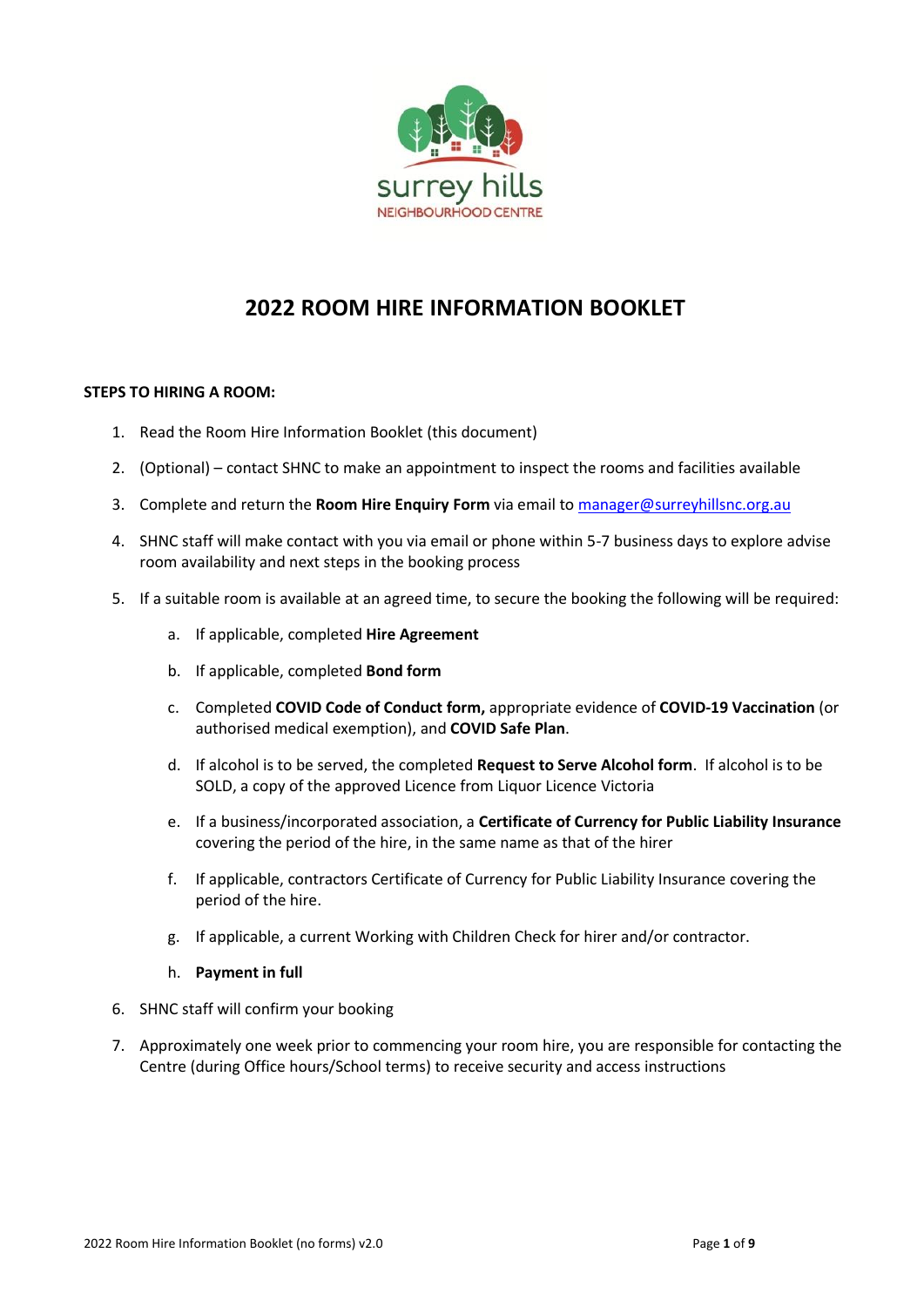

## **2022 ROOM HIRE INFORMATION**

## **General Information**

## **Surrey Hills Neighbourhood Centre (SHNC)**

The Centre is located at 157 Union Road, Surrey Hills, 3127. It is near the Surrey Hills Railway Station, and bus services operate along Union Road. The Centre has two buildings – the main building at 157 Union Road, and The Cottage at 1 Bedford Avenue. There is a small car park at the rear of the Centre (accessed via Zeplin's Lane which runs along the side of the Cottage) and the Railway Station car park is located opposite the Cottage in Bedford Avenue. Limited term car parking on side streets in the area.

Several rooms are available for hire at the Centre when the rooms are not being used for the Centre's activities. They are the Chandler Room in the main building, and in the Cottage, we have the Maitland Room, the Swinnerton Room and the Cottage Kitchen.



#### **Site plan**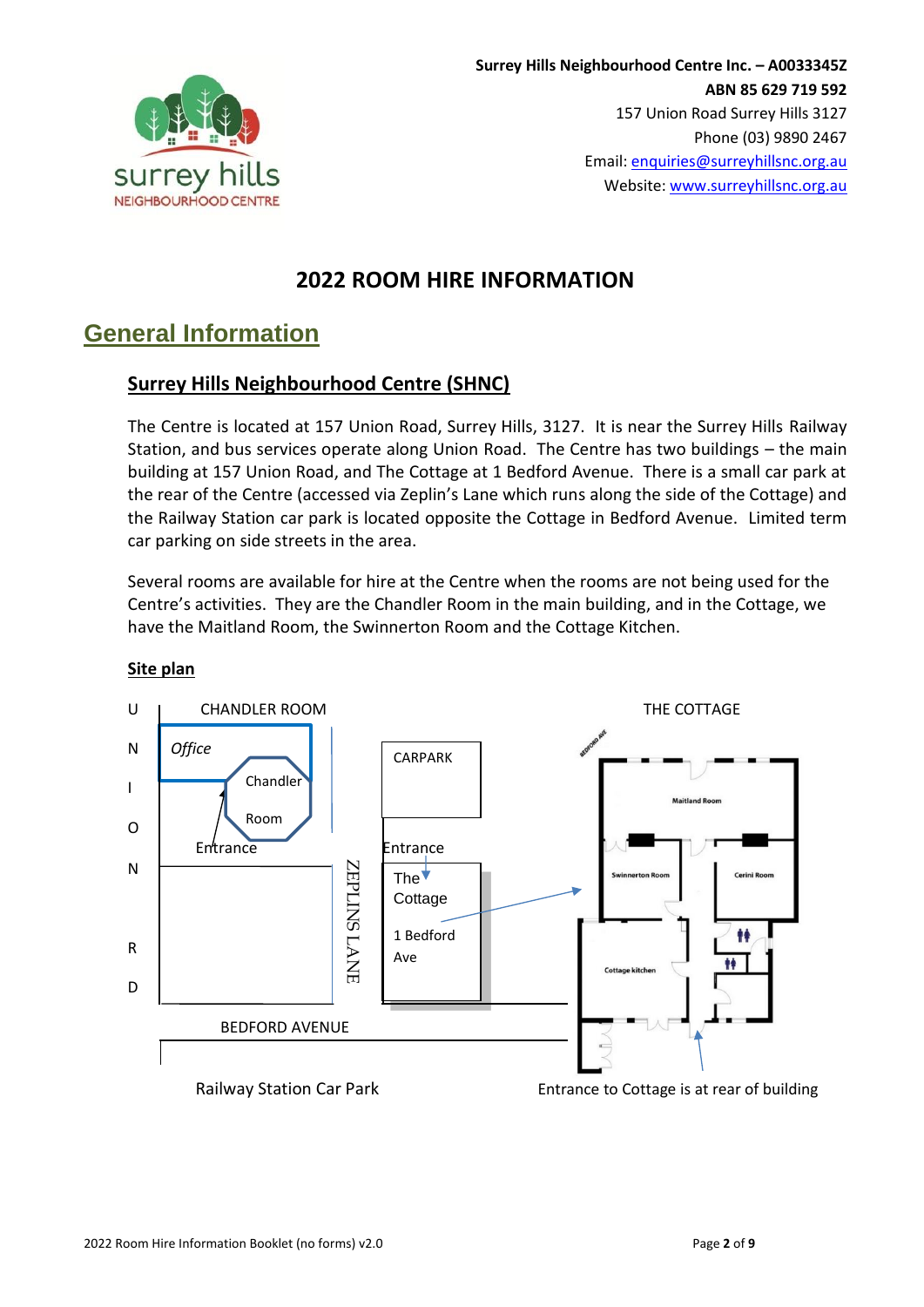# **COVID-19 Information**

The health and safety of our community is important to us. Under current Public Health Orders, visitors to community facilities, including Surrey Hills Neighbourhood Centre, are required to be **fully vaccinated** or to provide evidence of being an excepted person (e.g. those who have an authorised medical exemption or people aged under 18 years)

Furthermore, persons are not permitted to enter Surrey Hills Neighbourhood Centre if:

- they are feeling unwell
- they have been potentially exposed to the virus and have not yet been tested
- they have been tested but are still awaiting their test result
- they have tested positive and should be self-isolating
- they have not checked-in using the QR Code Check-In (or a paper alternative for people who do not use technology)

The Hirer is required to:

- provide Surrey Hills Neighbourhood Centre with evidence of their COVID vaccination prior to their event/activity
- appoint a COVID Check-in Marshall to ensure all participants/guests attending their event/activity sign in using the Centre's QR Code (or sign in on a paper-based attendance sheet if they don't have a phone) and cite appropriate evidence of their COVID-19 vaccination (or medical exemption). For further information see [https://www.coronavirus.vic.gov.au/sites/default/files/2021-10/A4-Poster-Acceptable](https://www.coronavirus.vic.gov.au/sites/default/files/2021-10/A4-Poster-Acceptable-proof-of-your-COVID-19-vaccination.pdf)[proof-of-your-COVID-19-vaccination.pdf](https://www.coronavirus.vic.gov.au/sites/default/files/2021-10/A4-Poster-Acceptable-proof-of-your-COVID-19-vaccination.pdf)
- Abide by the SHNC COVID Code of Conduct
- Notify the SHNC Centre Manager immediately if they (or one of their attendees/guests) is a diagnosed with with COVID-19 and attends the Centre during their infectious period
- Carry, and if required, wear facemasks in accordance with current Victorian Government directions
- Adhere to current room capacity, density quotients and patron caps
- Not for profit/incorporated associations and businesses hiring room/s are also required to provide SHNC with a copy of their COVID Safe Plan.

Further COVID information, as it applies to community facilities can be found here:

<https://www.nhvic.org.au/responding-to-covid-19>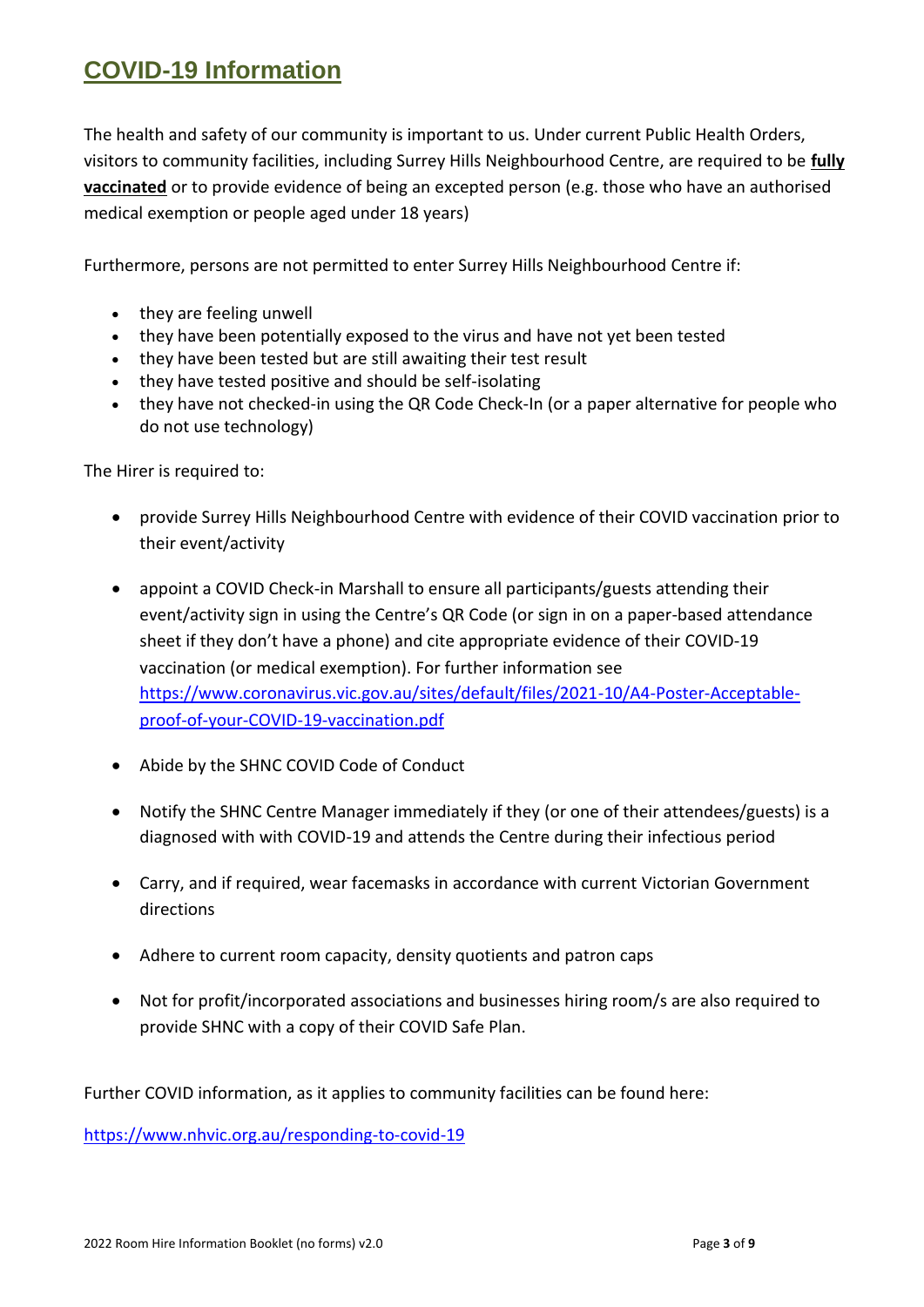# **Facilities and Costs**

All rooms and buildings are  $\overline{d}$  accessible.

### **Facilities available:**

| Room            | <b>Description</b>       | <b>Furniture and Features</b>                                      |
|-----------------|--------------------------|--------------------------------------------------------------------|
| <b>CHANDLER</b> | Octagonal multi-purpose  | 75 adult chairs                                                    |
| <b>ROOM</b>     | room. Timber flooring    | 8 trestle tables (180cm x 80cm)                                    |
| (main           | Large opening glass      | 17 children's chairs & 4 long children's tables (120cm x 75cm)     |
| building)       | doors to outdoor, fenced | Heating & air conditioning                                         |
|                 | area                     | Oven, cooktop, fridge, microwave and boiling water tap in adjacent |
|                 | Kitchen                  | kitchen with servery                                               |
| <b>COTTAGE</b>  | Lounge room              | Piano                                                              |
| Swinnerton      | Carpet                   | Round meeting table                                                |
| Room            |                          | 6 adult chairs                                                     |
|                 |                          | Extra chairs stored in the kitchen                                 |
|                 |                          | Heating                                                            |
| Cottage         | Kitchen                  | Round table plus Trestle table if required                         |
| <b>Kitchen</b>  | Adjacent, outdoor area   | 10 adult chairs                                                    |
|                 | accessible via bifold    | Oven & cooktop                                                     |
|                 | doors                    | Boiling water unit                                                 |
|                 | Can be used as a kitchen | Refrigerator                                                       |
|                 | or as a meeting/         | Microwave oven                                                     |
|                 | workshop room.           | Heating & air conditioning                                         |
| Cottage         | Meeting room             | 35 adult chairs                                                    |
| <b>Maitland</b> | Carpet                   | 6 trestles tables                                                  |
| <b>Room</b>     |                          | Heating & air conditioning                                         |
| <b>ENTIRE</b>   | Renovated, heritage      | Comprises Maitland, Swinnerton and Kitchen                         |
| <b>COTTAGE:</b> | cottage and garden.      |                                                                    |
|                 | Separate street frontage | See details for individual rooms above                             |

## **Room Capacities and Hourly Rates (inc. GST, effective from August 2021):**

|                                       | <b>Chandler</b> | <b>Maitland</b> | Swinnerton     | <b>Cottage Kitchen</b>      |
|---------------------------------------|-----------------|-----------------|----------------|-----------------------------|
| Capacity for 1:4m2 rules              | 20              | 10              |                | 6                           |
| Capacity for 1:2m2 rules              | 40              | 20              | 6              | 10                          |
| Capacity without density<br>quotients | 80              | $30 - 40$       | 6              | 12 for cooking classes      |
| Hourly Rate for Community/            | \$58 per hour   | \$36 per hour   | \$16 per hour  | \$26 per hour (meetings)    |
| Not for Profit Hirers                 |                 |                 |                | \$31 per hour (for cooking) |
| Hourly Rate for Business/             | \$68 per hour   | \$42 per hour   | \$19 per hour  | \$31 per hour (meetings)    |
| <b>Private Hirers</b>                 |                 |                 |                | \$37 per hour (for cooking) |
| Hire of outdoor toys #                | \$30 flat fee   | <b>NA</b>       | <b>NA</b>      | ΝA                          |
| Hire of Bose speaker <sup>#</sup>     | \$0             | <b>NA</b>       | <b>NA</b>      | NА                          |
| <b>COVID Cleaning Fee</b> *           | \$50 flat fee   | \$50 flat fee   | Hirer to clean | \$50                        |

# Optional \* Compulsory during COVID pandemic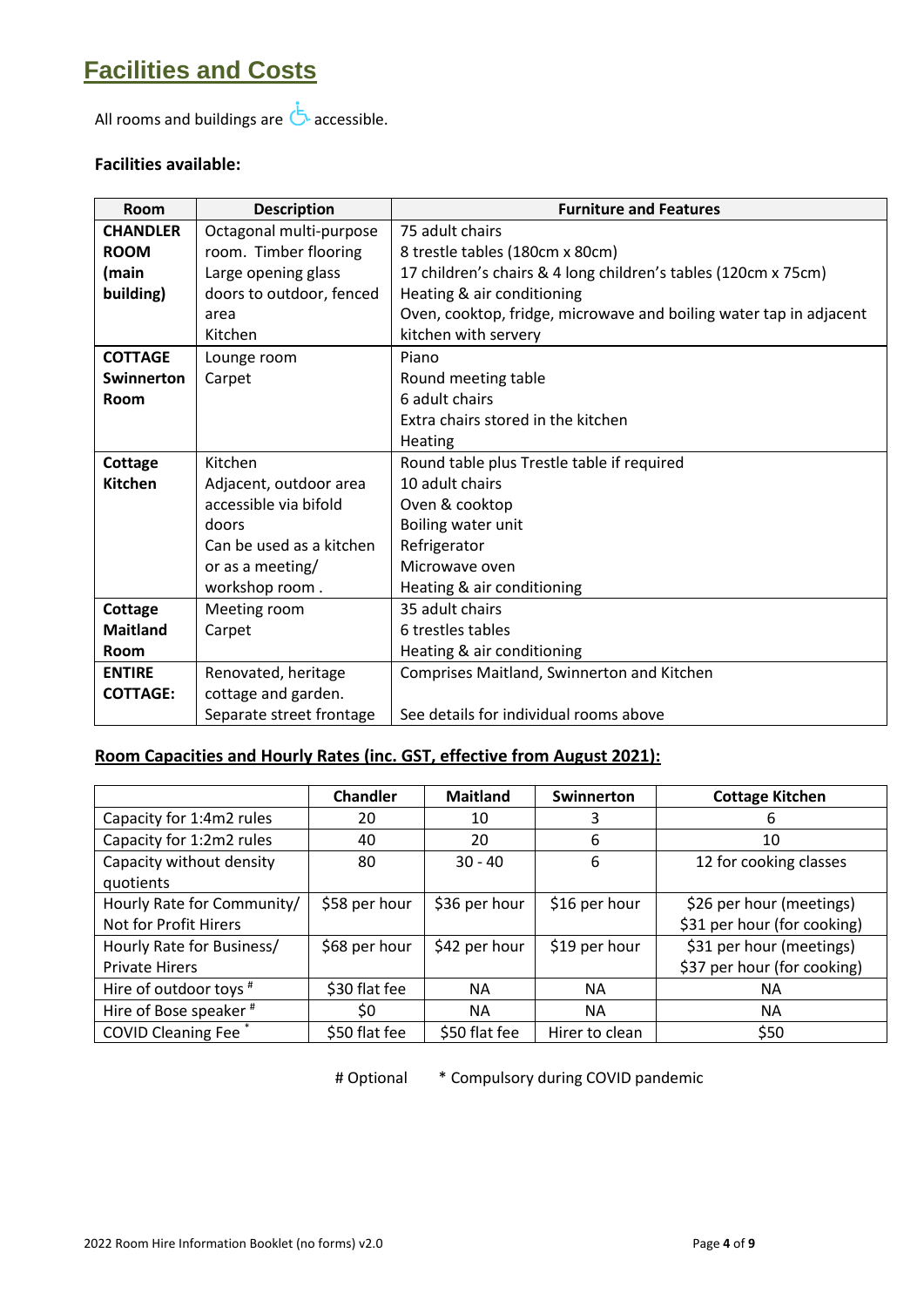#### **Payment and booking notes:**

- Potential hirers should complete and return a Room Hire Enquiry form. The completed form should be emailed to [manager@surreyhillsnc.org.au](mailto:manager@surreyhillsnc.org.au) or brought to the Centre. You will receive a response to your enquiry within 5-7 business days of receipt of your enquiry.
- Tentative bookings are only held for 3 (three) working days.
- To confirm a booking, the following are required:
	- o Payment in full
	- o Completion and return of Room Hire Enquiry form and Hire Agreement (if applicable)
	- o Completion and return of the Bond Form (if applicable)
	- o Completion and return of the COVID Code of Conduct form
	- o A Certificate of Currency for Public Liability Insurance in the **same name as the name of the booking**

- Total hire time must include setting-up time and packing-up/cleaning time. Hirers cannot come into the building before their hire time, or any other time without the permission of SHNC.
- The hirer is responsible for setting up and packing away all furniture used for their activity.
- The hirer shall not use the Centre's facilities for any purpose other than the purpose for which it was hired.
- The hirer must not sublet to another person or group.
- The hirer must ensure an appropriate level of supervision of their group to ensure other users of the site are not disrupted.
- There is a minimum booking period of 5 hours after 5pm on Friday and Saturday evenings.
- We **do not** take bookings for parties of ages 15 to 18 year olds inclusive.
- **Live Bands, fireworks, smoke machines and helium balloons are not permitted.**

#### **Bond**

- A bond is required for all bookings for private functions (or as directed by the Centre Manager). We require either credit card details on the Bond Form or a valid cheque which will be kept securely until after the function/activity. If a charge is to be made after your function we will contact you.
	- o For parties for ages 13 to 14 years and 19 to 22 years the bond is \$1000.
	- o For all other bookings the bond is \$500.
- All or part of the bond will be forfeited by the Hirer in the event of property damage, overstaying time of hire, additional caretaker visits, loss of, or not correctly replacing any key cards given access to, incomplete cleaning of venue, leaving rubbish, nuisance or noise caused to neighbours, loss of SHNC community goodwill due to hirer or guest actions, or if helium balloons are found in the Centre.
- **NOTE: A \$100 fee will automatically be deducted from the bond if rubbish is disposed of in SHNC bins, neighbourhood bins, traders' bins and if helium balloons are found anywhere in the Centre**.

## **Insurance**

- All hirers need to have their own current Public Liability Insurance for their event and release Surrey Hills Neighbourhood Centre from any and all claims, liability and loss in connection with the hire. The cover must be for \$20 million, with no limit on the number of claims that can be made, and a Certificate of Currency that covers the date of the hire must be provided. The name on the Certificate must be the same name of the hirer.
- Any paid services engaged at your function, eg caterer, entertainer etc., will also be required to provide a copy of their public liability insurance as above.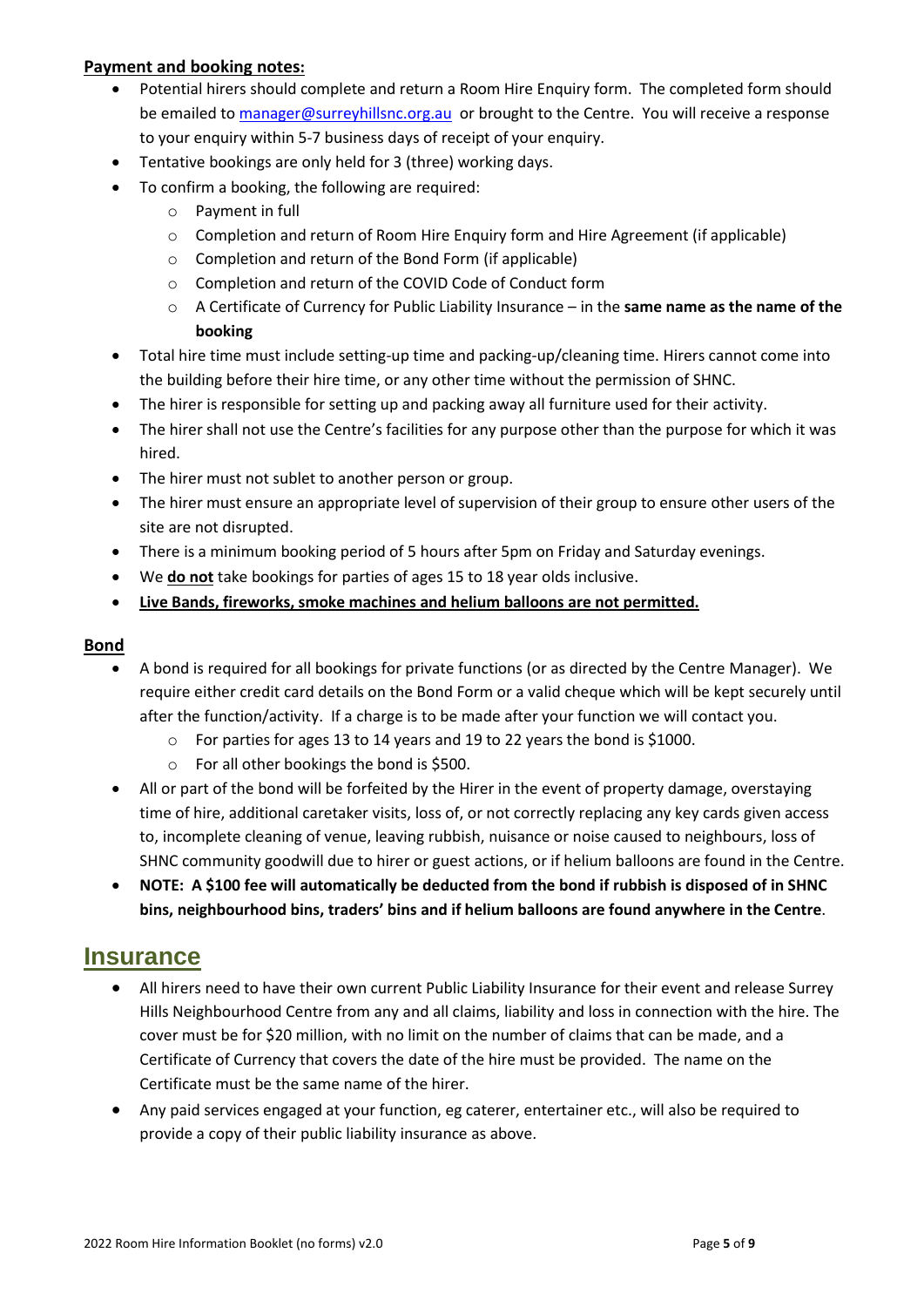# **Additional information**

### **Cancellation policy**

*Should the Australian or Victorian Government declare a Lockdown or introduce restrictions on room capacities that do not cover the number of attendees, then cancellation without penalty can be made. In the event of the facility not being available due to widespread power outage, works by service providers/organisations that are outside of our control, SHNC will make a full refund. For all other reasons, the following policy is adhered to regarding the cancellation of bookings. We cannot reschedule bookings at the last minute due to a change in personal circumstances.*

| Cancellations received more than 4 weeks prior to the booking date.          | <b>Full Refund</b> |
|------------------------------------------------------------------------------|--------------------|
| Cancellations received between 1 week and 4 weeks prior to the booking date. | 50% Refund         |
| Cancellations received less than 1 week prior to the booking date.           | No Refund          |

SHNC reserves the right to cancel a booking at any time and would repay any hire fee paid for any hire period not yet passed. SHNC reserves the right to accept or refuse any or all applications for hire and may disregard any booking that is not made within the terms of this agreement and reserves the right to re-let unconfirmed bookings. Conditional hire provisions may be imposed on individual applications.

#### **Inspection**

Inspection of the facilities prior to application or prior to your event is welcome. Please contact the Centre to arrange a suitable time to show you through the facility when there is no other scheduled activity.

#### **Conclusion times**

| <b>Times</b>               | <b>Conclusion of Function and Music</b>          | Cleaning complete and Venue vacated. |
|----------------------------|--------------------------------------------------|--------------------------------------|
| <b>Sunday to Thursday</b>  | 10:30 <sub>pm</sub>                              | 11:00pm                              |
| <b>Friday and Saturday</b> | <b>Music and function to finish -</b><br>11.00pm | 12:00 midnight                       |
|                            | Guests to have left by - 11:30pm                 |                                      |

All cleaning up must be completed within the room hire period and in line with the times indicated above.

#### **Door access code**

Instructions for entry into the building, the door access code and the Caretaker's telephone number (for urgent problems) will be emailed to the hirer one week prior to the date of hire. Any key cards given access to must be replaced as instructed. Loss of a key card or not returning it as instructed at the conclusion of a hire, will result in a loss of part of or the entire bond.

#### **What is provided and included in the hire fee?**

We recommend hirers use disposable/biodegradable or hired crockery, cutlery and glasses or bring their own supplies.

Some basic equipment is available in each kitchen (please wash/put away after use):

- A small amount of miscellaneous crockery, cutlery, and coffee mugs and plastic platters.
- Dishwashing liquid
- Small number of baking trays and pans
- Brooms, dust pan and brush, mop, bucket and floor cleaning liquid, vacuum cleaner.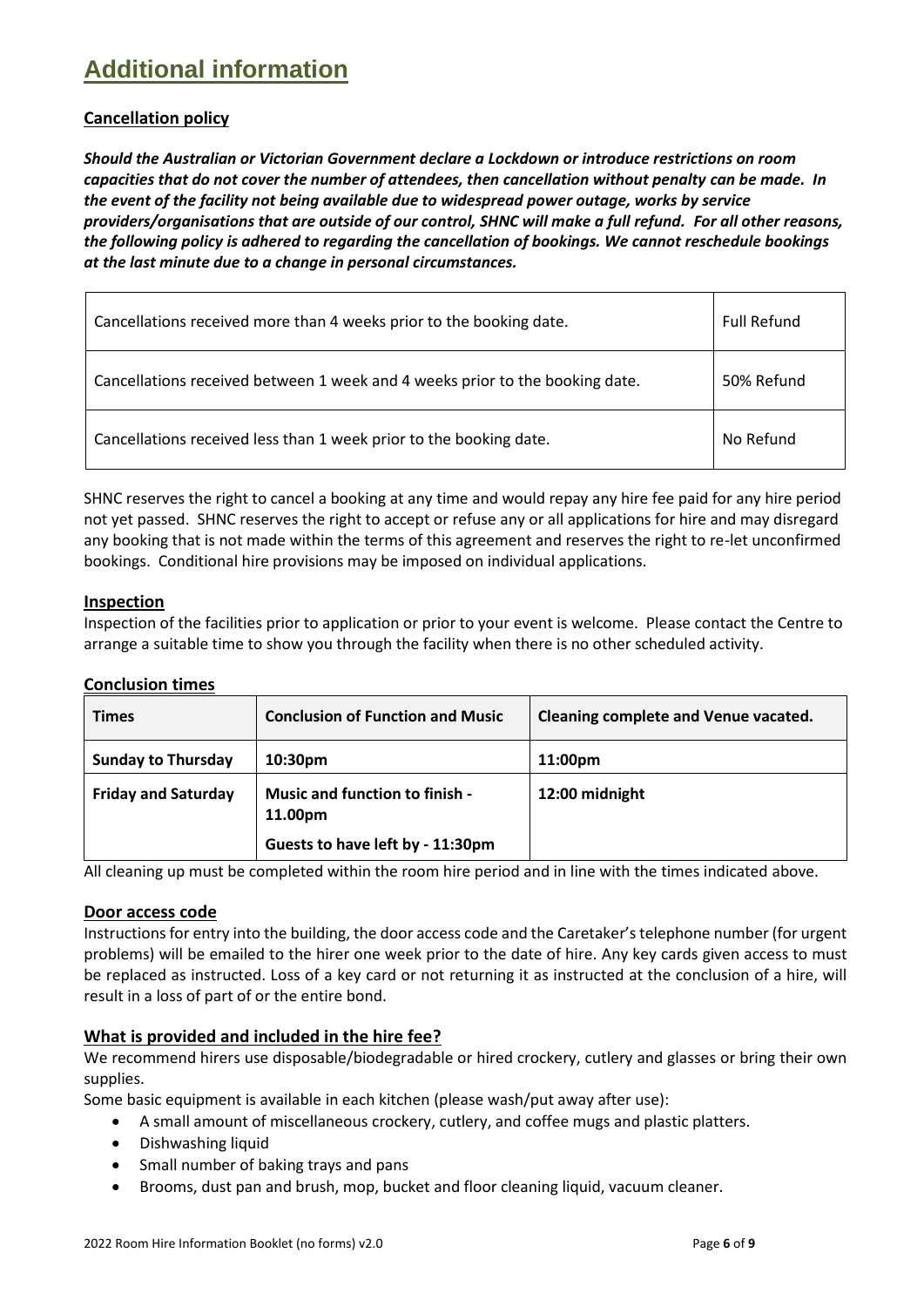#### **What hirers should provide, if required**

- All refreshments including tea, coffee and milk.
- Crockery and cutlery and glasses (disposable or hired).
- Tea towels, baking paper, garbage bags to take away rubbish.
- Additional items as needed.
- Rubbish bags sufficient to remove any and all rubbish from your event.

#### **Heating and air-conditioning**

**Chandler Room:** Reverse cycle heating/air-conditioning is available. Instructions and remote control are on the wall.

**The Cottage:** Reverse cycle heating/air-conditioning is available in the Kitchen and Maitland room.

#### **Toy hire – Chandler Room**

• For functions held in the Chandler Room, outdoor children's toys are available for hire at an extra charge of \$30.00 per event. Toys include: Little Tykes ride-on car, 3 small ride-on toys, small slide, wheelbarrows, lawn mower, mini rocker, shopping trolley and a small basketball ring.

#### **Decorations**

- **Helium balloons are not permitted to be used within the Centre. Hirers will be charged \$100 from bond if helium balloons are found in the building.** Regular balloons are allowed.
- Streamers and banners can be used, we recommend using 'blu tack' for putting up decorations.
- All decorations and 'blu tack' must be removed at the end of the event.

#### **Chandler room music systems**

In the Chandler room there are two music systems:

- The music system on the benchtop plays CDs and an iPod (but not an iPhone or iPad)
- There is also a Bose Bluetooth speaker available for hire. **This is kept in a locked cupboard. Hirers need to contact the Centre to arrange the collection of the key during office hours, prior to the event, to access this speaker**. This will connect to any device that uses Bluetooth. There is no cost to hire this speaker, but hirers will be charged \$300 from their bond if the speaker/remote control/cables or key are lost or damaged.

#### **No smoking policy**

• Smoking is not permitted in any area of the SHNC buildings and grounds. The Hirer must not allow any person to smoke on the premises.

#### **Alcohol policy**

- Hirers must apply to SHNC to consume alcohol whilst on the premises please complete and return to SHNC the 'Application to Consume Liquor at SHNC Form' that is included in this pack.
- If alcohol is to be sold, then Liquor Licensing Victoria must be contacted (1300 650 367) and a Liquor Licence obtained – online application can be made at [https://www.vcglr.vic.gov.au/liquor/restaurant-cafe/apply](https://www.vcglr.vic.gov.au/liquor/restaurant-cafe/apply-new-licence/apply-liquor-licence)[new-licence/apply-liquor-licence](https://www.vcglr.vic.gov.au/liquor/restaurant-cafe/apply-new-licence/apply-liquor-licence) A copy of this must be given to the Centre prior to the hire commencing.
- Responsible serving of alcohol regulations and guidelines must be observed. Alcohol must not be served by or consumed by persons under 18 years of age.

#### **Other hiring information**

- **We do not take bookings for parties of ages 15 to 18 year olds**
- **We do not allow bands as we are in a residential area.** You can hire our Bluetooth speaker (no cost, but you need to pick up a key in the week before the booking, as it is kept locked.) Or you can bring your own Bluetooth speaker.
- Music must be kept at a reasonable volume with consideration to our neighbours. Music must finish at 10.30pm on Fridays and Saturdays and 10pm from Sundays to Thursdays. **If you have a DJ to provide**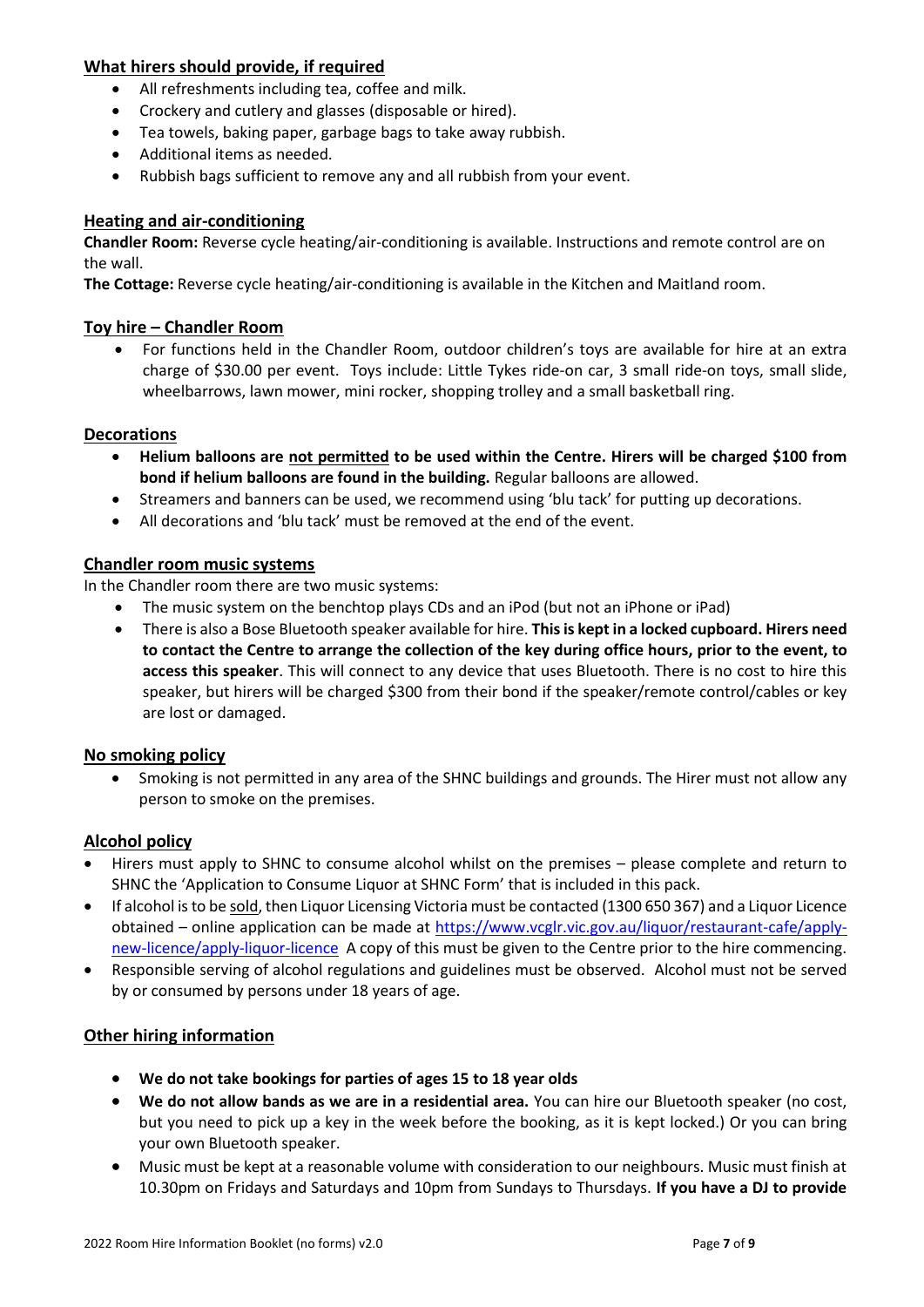**music, you must ensure that the DJ understands that the volume must be kept down to a reasonable level and abides by this requirement.**

- **Partysafe:** If the event is for a party for ages 13 14 years and 19 22 years, you must register your party with the Victorian Police through completing a Police Partysafe Form. The Partysafe form can be downloaded from [www.police.vic.gov.au,](http://www.police.vic.gov.au/) then search for Partysafe. Then post the completed form to: Boroondara Crime desk, Boroondara Police Station, 34 Harp Road, Kew, 3101.
- SHNC does not provide barbeque facilities.
- **Jumping castles and animal farms may be permitted by special arrangement with the Centre Manager. If permission is granted, these must be located in the lower garden area of the Chandler garden or in the Staff Car Park. The hirer will be responsible for the rectification of any damage caused.**
- It is the responsibility of the hirer to ensure their equipment or their guests do not damage any part of the Centre, including gardens, floors, fixtures and furniture.
- SHNC will not be liable for theft, loss or damage to any property brought onto the premises by the hirer or their guests, including vehicles and possessions left in the designated parking area.
- Any portable electrical equipment brought into the Centre must conform to the Australian Standard Test and Tag requirements.

#### **Before leaving the Centre**

- **Please vacate the premises promptly at the end of your hire time.** The caretaker will conduct a posthire check after your booking.
- **Rooms must be left clean**. Sweep and mop floors where appropriate, wipe surfaces, replace chairs and tables and leave the room tidy and in the same configuration as prior to the room hire.
- **Remove all decorations and take all rubbish home.** Rubbish is NOT to be put into the Centre's rubbish bins, or any neighbouring bins.
- **Turn off kitchen equipment, lights, and heater/air-conditioner.**
- **Lock and secure all windows and external doors.**
- **Replace the Chandler Room key in the key safe if this room has been hired.**

#### **In the event of an emergency**

**The Hirer is responsible for ensuring adequate procedures are followed in the event of an emergency.** Depending on the situation this may include some, or all of the following:

- **Contact Emergency Services – Dial 000 for Ambulance, Fire or Police services.**
- Our address is: **For the Chandler Room For the Cottage** 157 Union Road 157 Union Road 1 Bedford Avenue SURREY HILLS Vic 3127 SURREY HILLS Vic 3127
- **Assist any person if safe to do so. Administer First Aid as appropriate.**
- **First Aid Kits** are located in the **Chandler Room Kitchen** and the **Cottage Kitchen**.
- **Alert office staff if emergency is during office hours, notify the caretaker if outside office hours. The Caretaker's contact details are in the security instructions provided prior to the event.**
- **If necessary, conduct an emergency evacuation of all persons using the nearest safe exit**. Diagrams of emergency exits, and procedures are displayed in all rooms. The hirer is responsible for familiarising themselves with the evacuation plan. Everyone should assemble in the Front Cottage Garden or in the Carpark and not re-enter the building. The Hirer should account for all the people in attendance and check all bathrooms. The Hirer should be aware of anyone who has an issue with mobility or an impairment which could affect their ability to be aware of or escape in an emergency.

#### **General policies**

- Hirers can only use the building for the purpose stated on the Venue hire forms.
- The Hirer must not damage any part of the hired area or allow anyone else to do so. Hirers are responsible for any damage caused to the premises or property. The costs of repair or replacements